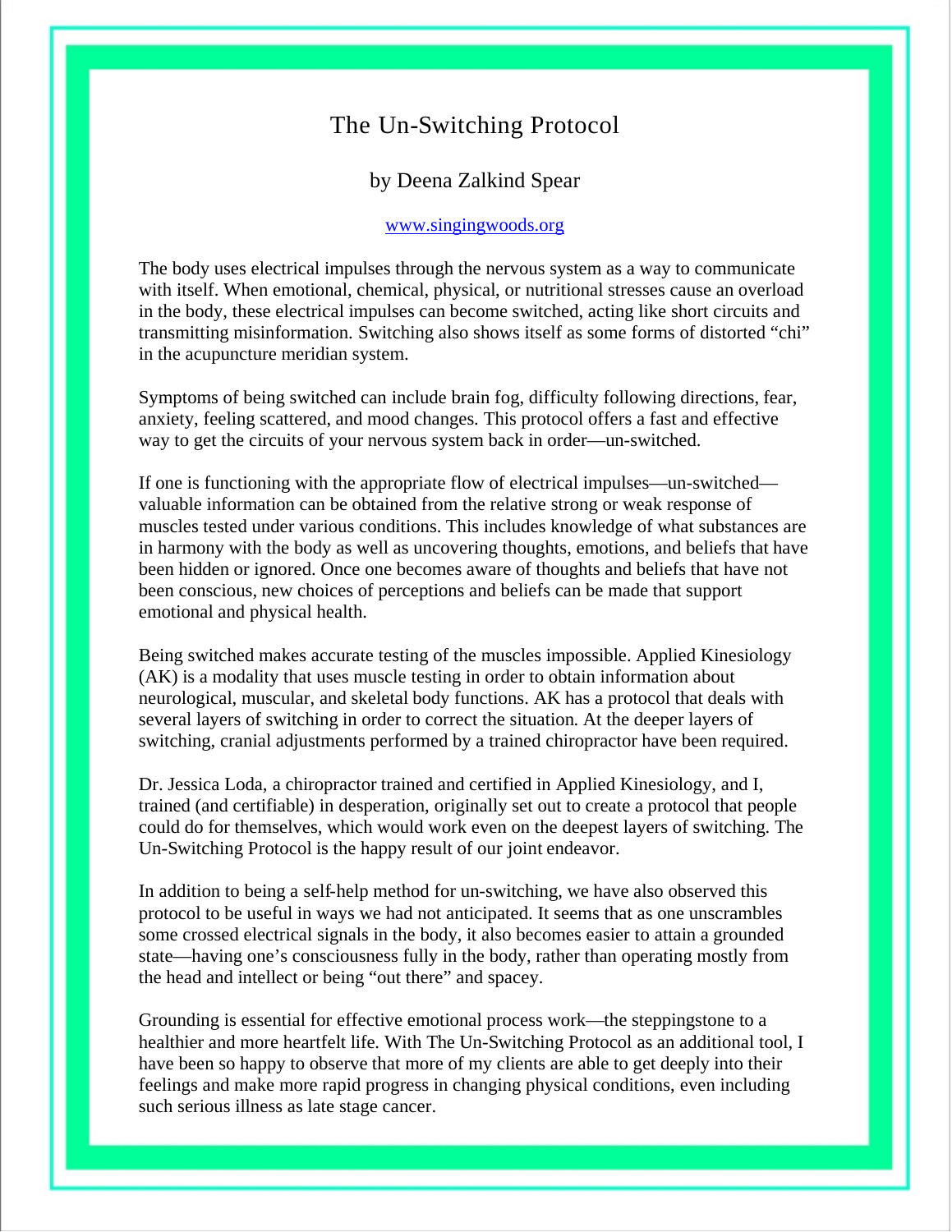The Prelude to the Ice Cream Cone Energy Egg and The Ice Cream Cone Energy Egg are two protocols on my website (www.singingwoods.org) that can help many people ground. However, some people are so unaccustomed to having their energy and awareness fully in the body, they try to do even the Prelude exercise from their head, which doesn't work. Jessica and I discovered that doing The Un-Switching Protocol prior to the other exercises offers a window of about 11 minutes for even the chronically ungrounded to stay un-switched. This is long enough for most of those previously unable to do the Prelude to now perform it successfully and continue on to make the Egg—at long last achieving grounding. (An ungrounded person will often not stay un-switched, and a switched person will often have more trouble grounding. The Un-Switching Protocol usually seems to resolve this Catch 22.)

2

Even if a person is already grounded, The Un-Switching Protocol can be done on its own prior to muscle testing, prior to working with the emotions, and instead of trading in the current body and mind for a different model and year.

There are additional self-help protocols that I am creating in partnership with Jessica and others. They will be available in the Articles section of my website as they are completed. One of these, called Stay Tuned, is most effective if one is already grounded before doing it and is further enhanced by performing The Un-Switching Protocol just before undertaking it.

## The Steps to Un-Switch

This entire protocol can be performed in a seated position. (While Step 2 must be done while sitting, the other steps can also be carried out lying down if you wish.) Once learned, the entire exercise takes only a minute. It can be done whenever and as often as you choose—day or night. Have at least a few sips of unchlorinated water just before beginning. Being hydrated is essential to staying un-switched. To further enhance the exercise, gently imagine the color of late spring green grass with a touch of light blue as you begin.

#### Step 1. Diaphragm.



Place one hand above the other on the diaphragm point, which is found just underneath the xiphoid process—the lowest portion of the center bone of the rib cage (the sternum). The hands are placed in a horizontal position with the palms against the abdomen and are positioned edge to edge with the horizontal pinky of one hand touching the horizontal thumb of the hand below it. It does not matter which hand is closest to the rib cage and which is closest to the belly button. Take 3 breaths, inhaling through the nose and exhaling through the mouth. Begin the count on the in-breath. This first step activates the neurological and energy systems of the body.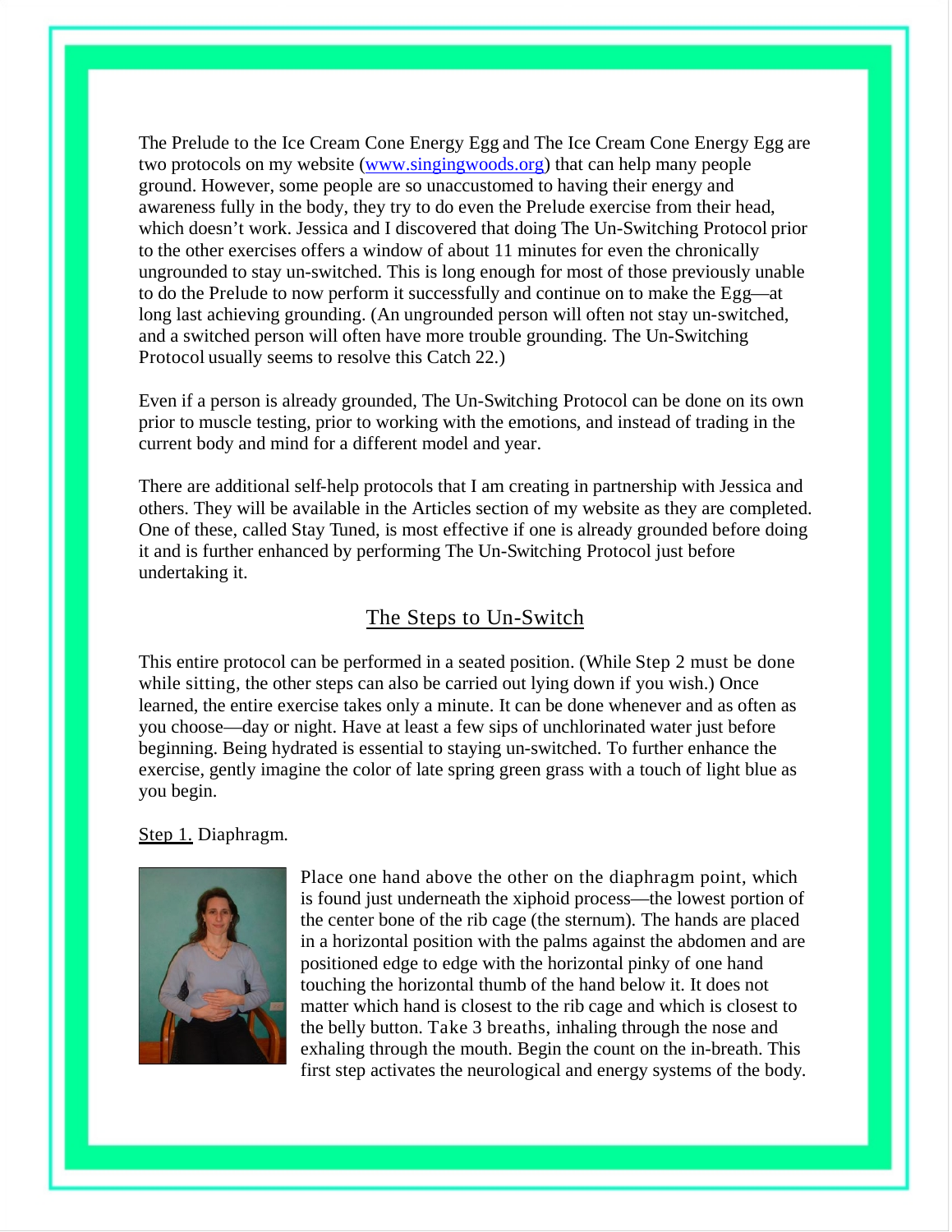Step 2. In the Prophetic Position.



It is important to do the hand placement of this step in the order given.

First, place either hand horizontally on the diaphragm point.

Next place the other hand horizontally on the middle of the back of the neck with the palm against the neck.





3



Then place the tip of your tongue approximately in the center of the roof of your mouth at the high point of the arch.

With both hands and the tongue in position, press on the back of your neck as you bend forward.

Your head can be above, at, or below the knees, just so you are bent forward. In this bent position—hands and tongue still in place and with the hand at the back of the neck still pressing on the neck—breathe in through the nose and out through the mouth approximately 4 to 6 times. (Step 2, even by itself, can help clear brain fog.)

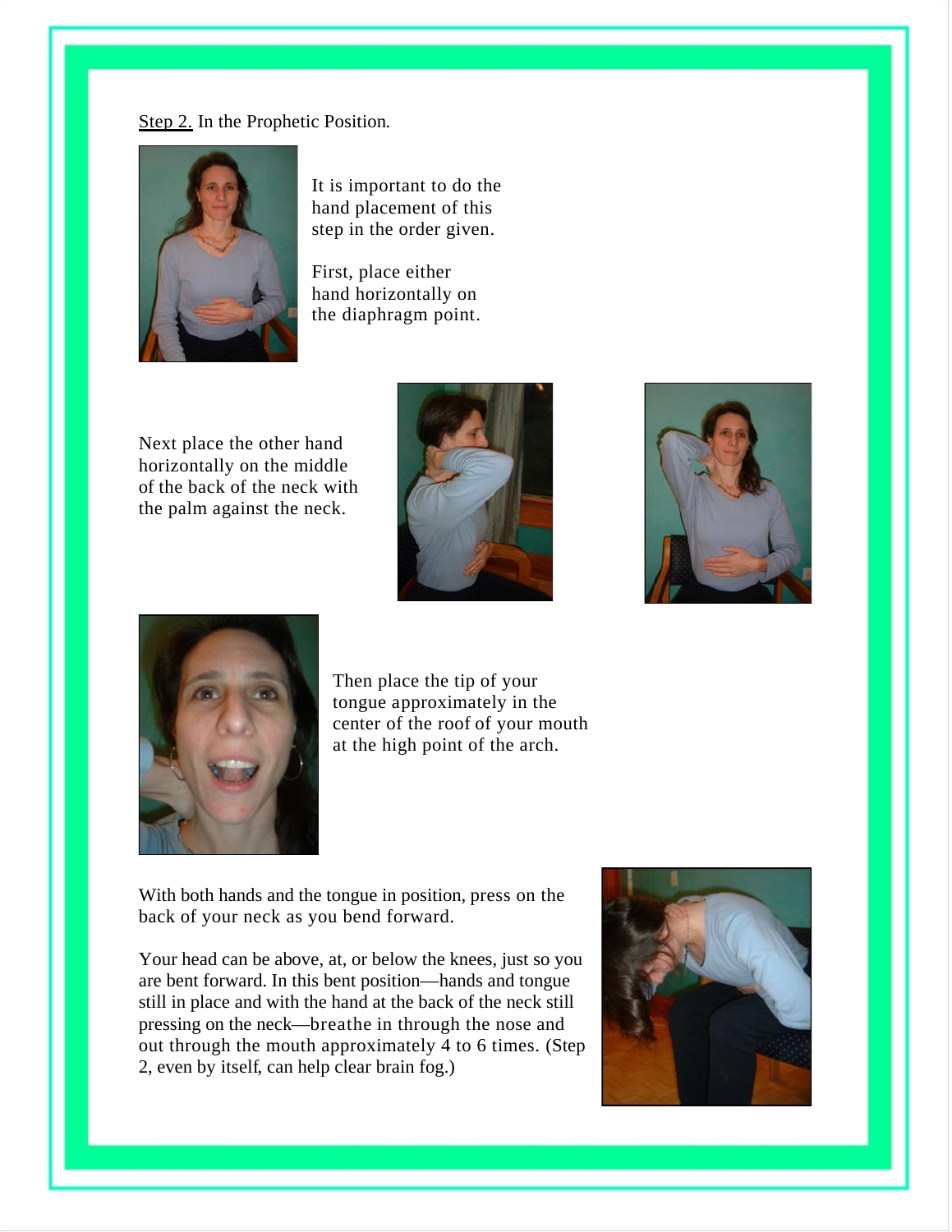#### Step 3. Collarbones.



Place the index and middle fingers of one hand on the point at the end of the collarbone that is on the same side of the body as the hand.

(This point is called Kidney 27, or K27 for short, in traditional acupuncture.)



4



You can begin with either hand, but it is important to use your right hand on your right collarbone and your left hand on your left collarbone. As an example, if you choose to begin with your right hand, place it on the end of the collarbone found just above and slightly to the side of the v-shaped groove centered at the bottom of the front of your neck. If necessary, you can lift up your right shoulder for a moment, making the collarbone more prominent so you can locate the end of it. As soon as you have located the collarbone point, relax your shoulder. Place the index and middle fingers of your other hand on your belly button. Rub the collarbone point and your belly button at the same time in a

clockwise motion. Clockwise in this case would be from the perspective of someone standing and looking at you from the front. (Your skin moves with your fingertips as you make small circles on the collarbone and belly button points.) Usually about 15 to 20 seconds of this circular rubbing is sufficient.

If you are having a lot of difficulty rubbing with both your hands moving clockwise, you may find it helpful to stop and do some calming breathing. Put your tongue just behind, but not touching, the top of your two front teeth. Inhale through the nose and exhale through the mouth. When you do the exercise again, be sure you continue to breathe, rather than holding your breath. Breathe in through the nose and exhale either through the nose or mouth. (Have someone observe if you are still not clear about clockwise.)



When one side is complete, reverse hands: If you had your right hand on the right collarbone, now put your left hand index and middle fingers on the left collarbone and the other hand index and middle fingers on your belly button. Again rub clockwise (as viewed from an observer facing you from the front) for about 15 to 20 seconds.

(If you cannot visualize the perspective of an observer, another way to understand this is: move your hand from your right to your left on the upper part of the circle, and from your left to your right on the lower part of the circle.)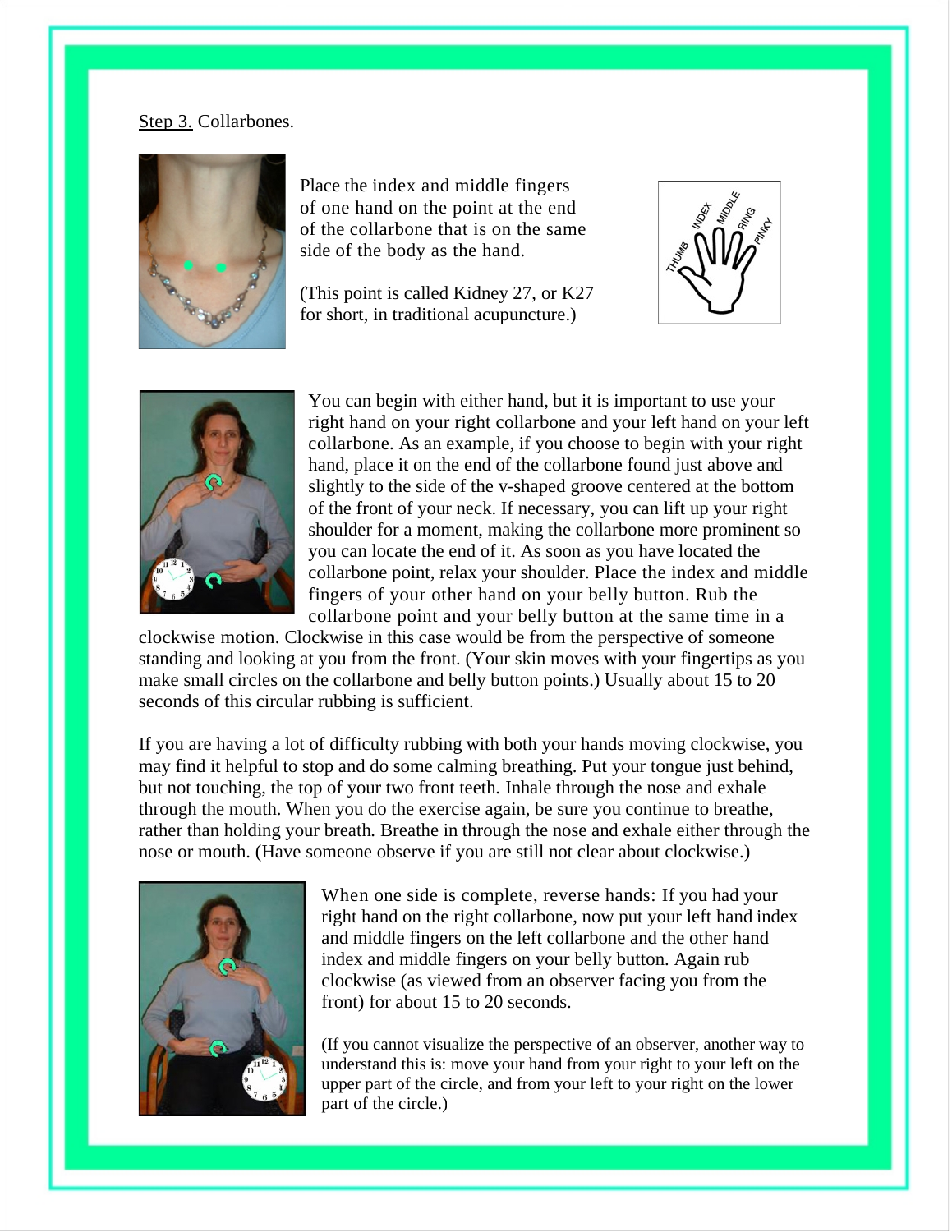#### Step 4. Tailbone.



For this step, the order of hand placement is important.

First put one hand (either one) on the tailbone.



Put the middle and ring fingers of the other hand just above the pubic bone, in the soft fleshy area. Press inward with your fingertips that are above the pubic bone for a few seconds.

(The hand on the tailbone stays in place, but no pressure is exerted there.) Breathe in through the nose and out through the mouth as you do this.



5

If you are not familiar with the location of your pubic bone, you can find it by placing the palm of one hand (with fingers pointing downward) just under the belly button. In most cases the fingertips will then just be touching the pubic bone. If you are pregnant, heavy, or have very short fingers, you may need to slide your hand downward slightly in order to touch the pubic bone. Again, for this exercise, press just above the pubic bone into the abdomen, rather than on the bone itself.



This completes The Un-Switching Protocol.

Copyright Deena Spear 2006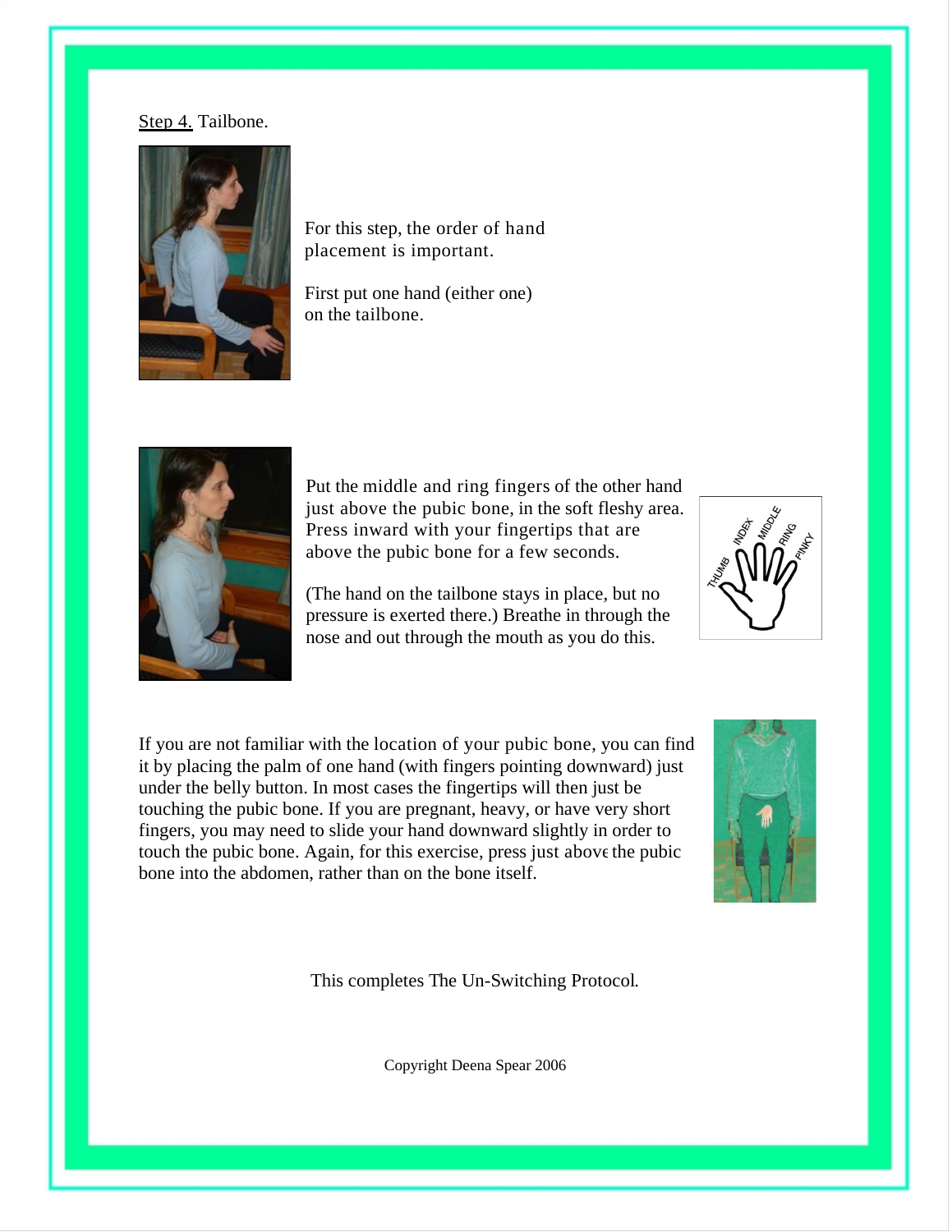## Breathing to Deepen the Un-switching

6

We discovered that the following breathing technique, adapted from ancient Yogic practices, further enhances un-switching when performed just after The Un-Switching Protocol. Use your right hand only, leaving your right thumb in position ready to gently press the right nostril closed, and your right index finger in position ready to press your left nostril closed:

Gently press the right nostril closed with the right thumb. Inhale through the left nostril. Hold the breath (or think of it as a pause) as you close the left nostril with the right index finger (while releasing the right thumb from the right nostril). Exhale through the right nostril. Hold the breath at the end of the exhale. Inhale through the right nostril. Hold the breath as you close the right nostril with the right thumb (while releasing the index finger from the left nostril). Exhale through the left nostril. Hold the breath.

This is one cycle. Repeat the cycle one more time.

An easy cadence to remember for one cycle could be: Inhale, change Exhale, hold Inhale, change Exhale, hold

Each element—inhale, exhale, change, and hold—is for the same time duration. This can vary from person to person. While no special time is necessary, about 3 seconds per element is a good rate for the exercise. By hold I mean a gentle pause, not a holding with effort. The instruction to "change," which occurs after each inhale, means you are switching from closing off one nostril to closing off the other instead. During the finger/nostril change you are also holding (or pausing) the breath at the end of an inhale.

For more information including testing for switching, and also how to test for compatible foods, see "Additional Notes about Switching and Muscle Testing" in (or coming soon to) the Articles section of www.singingwoods.org.

Copyright Deena Spear 2006